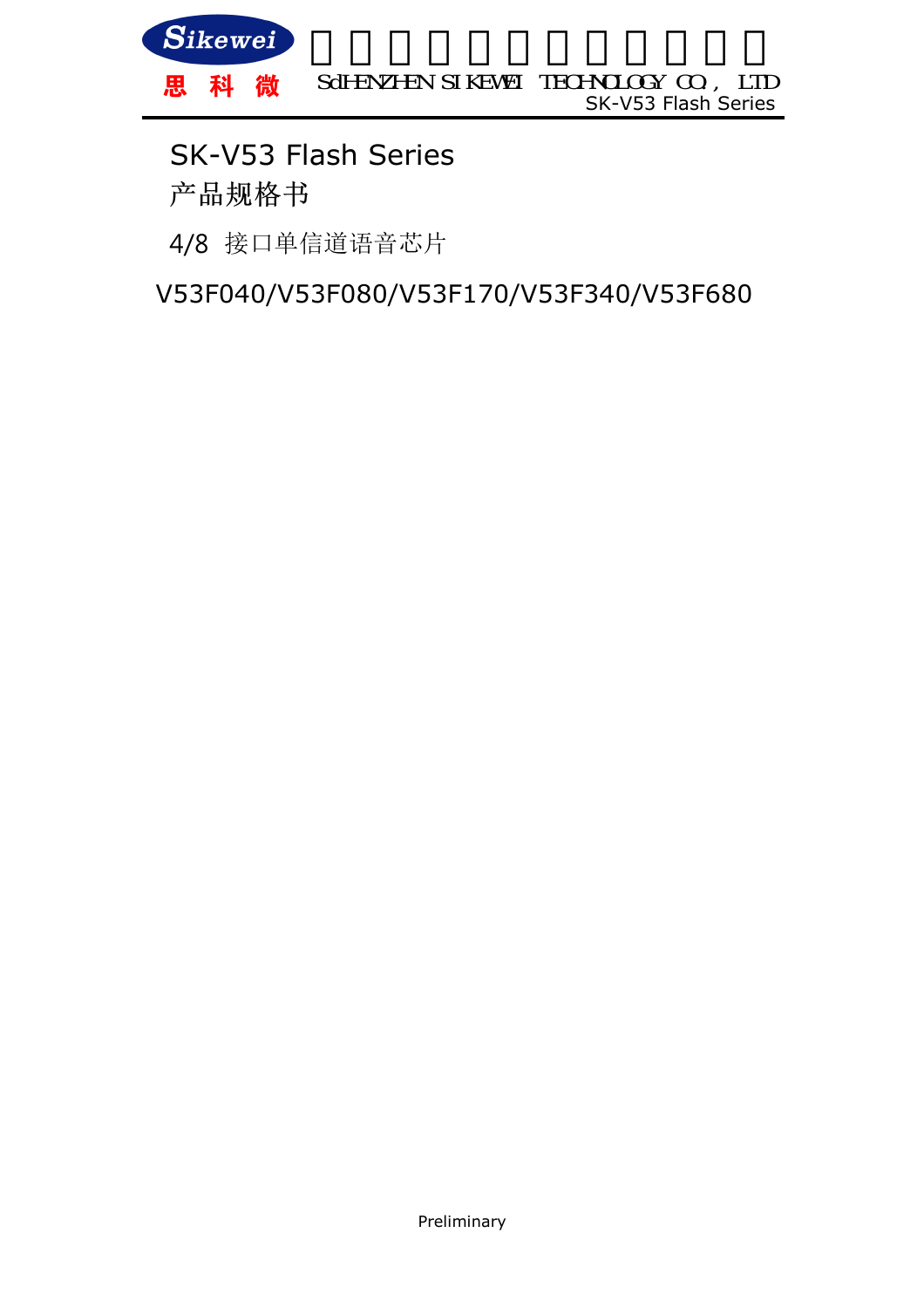

**All rights reserved.** 

Information contained in this document regarding device applications and the like is intended through suggestion only and may be superseded by updates. Copyright © 2019, Shenzhen Sikewei Technology Co., Ltd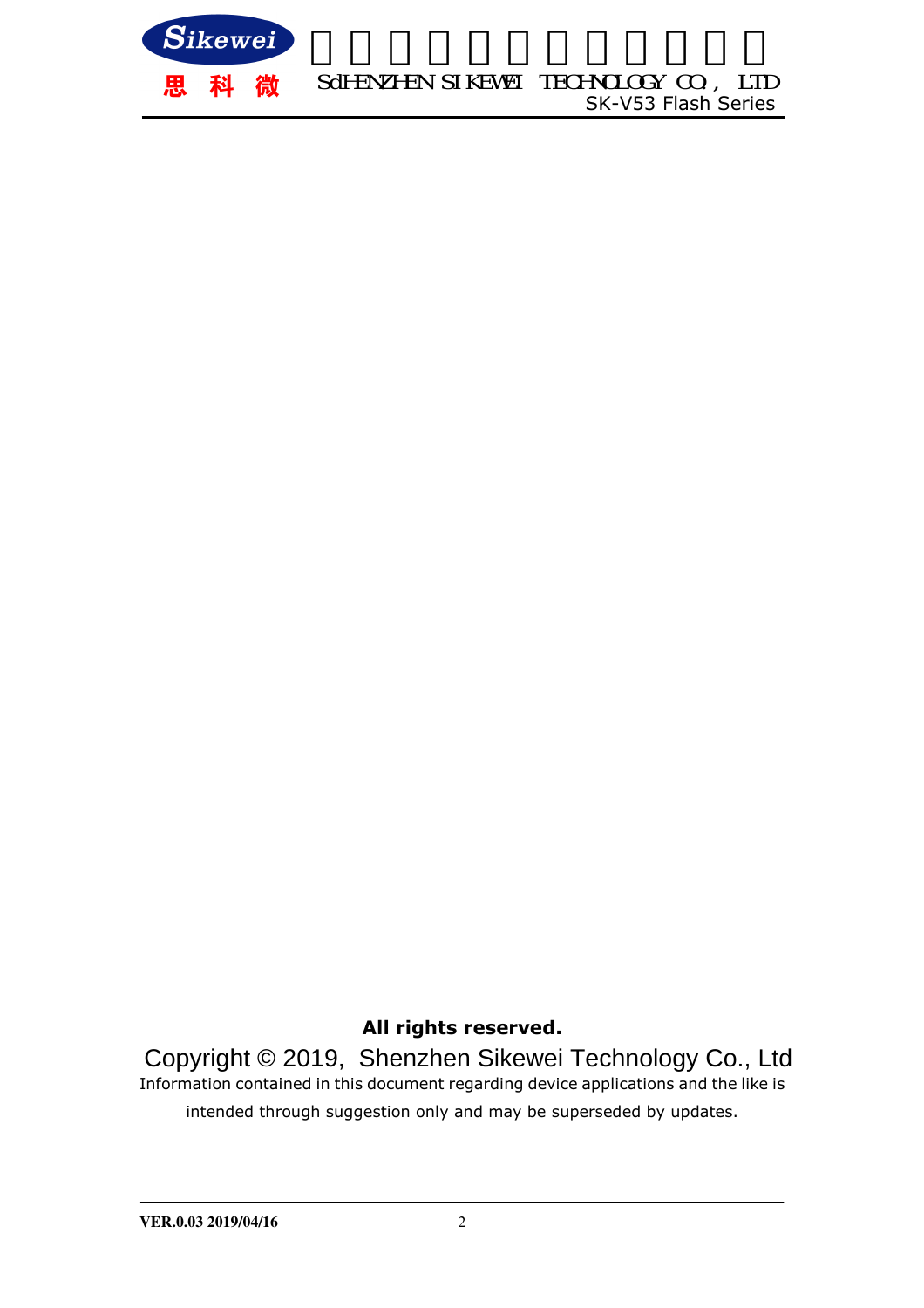

#### 产品概观

V53 闪存系列为全新世代高性价比的语音芯片,具有 9bits 高性能 PWM/DAC 语音 引擎。并且具备有多样化的容量型号选择,并内置有高精准度起振器,毋需外部起振 组件,外接组件少,让应用开发整体成本具有市场领先的优势。其中 V53000 可透过 连接外部闪存来达成多样化容量需求。

#### 功能概观

- 语音引擎:9bits PWM / 9bits DAO
- 可编辑阶数:3800 阶
- 可编辑群组数:63 组(最大)
- 开机执行群组:1 组
- 可放声音长度: 40s(V53F040)/80s(V53F080)/170s(V53F170)/340s(V53F340) /680s(V53F680) 在 4bits 6K-Playrate 音质下
- V53000 最高可外接 128MBits SPI Flash
- 内置闪存加密引擎
- 八组可设定接口(依型号决定)
	- TG1 带序列模式一般输入接口。
	- TG2 可设定为低准位触发复位接口。
	- TG2 带序列模式一般输入接口。
	- TG3 一般接口,可程序化为音量调整接口。
	- TG4~8 一般接口。
- 可程序化接口触发型态
	- Re-triggered / Irre-triggered
	- **Level** / Edge
	- Hold / Un-hold
	- Voice Repeat / One-time voice.
	- On/Off function.
- 选表式声音压缩编码引擎 : 4bits / 5bits / 8bits / 9bits
- 内置单片机触发模式 SPI 接口
- 内置 RC 震荡起振回路, 无须外部电路
- 宽工作电压:2.4~5.0V
- 独立外接闪存电源(V53000,≦VDD)
- 工作温度: -20℃ ~ 60℃ (不计工作频率飘移)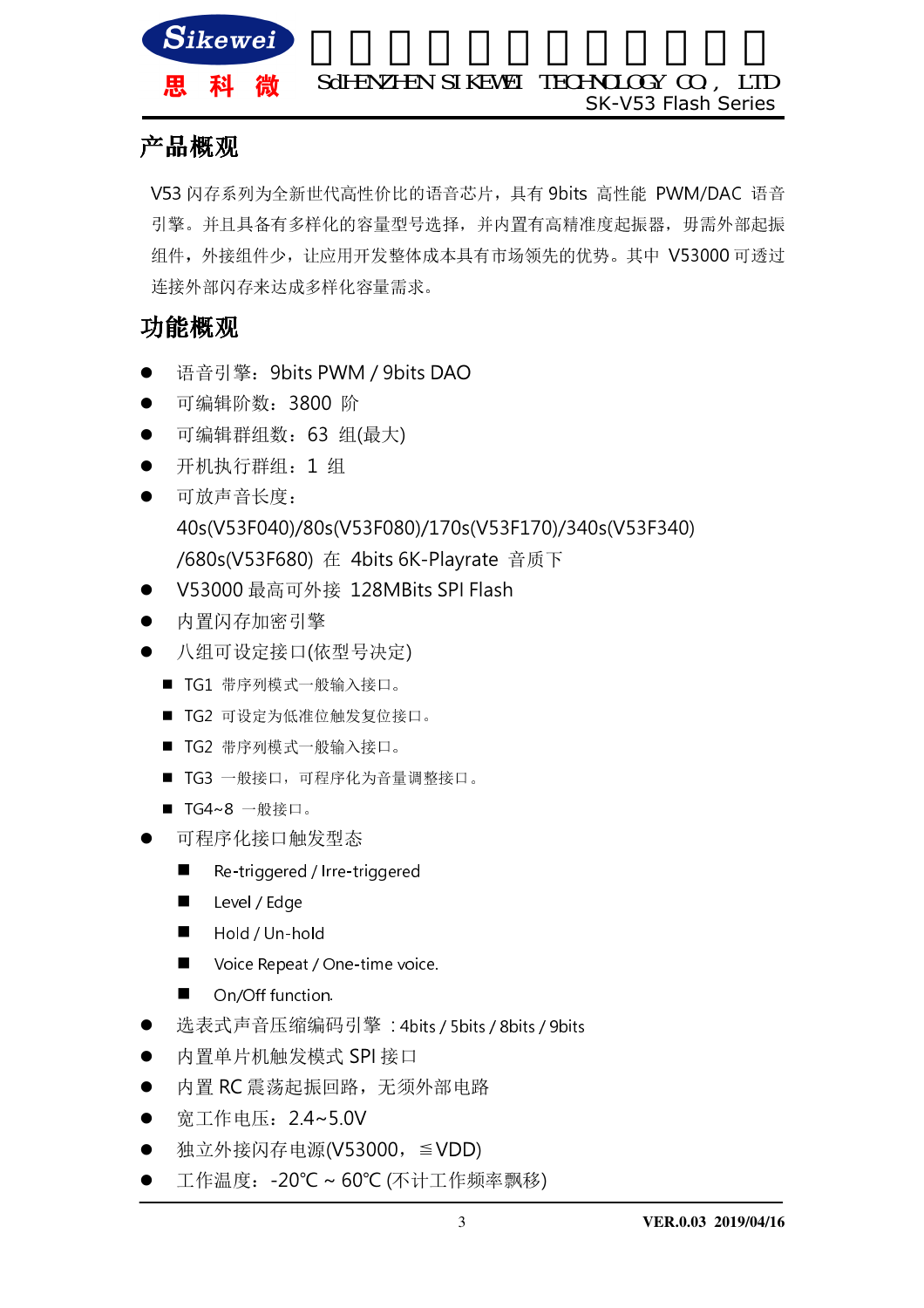

黒

SK-V53 Flash Series SdHENZHEN SIKEWEI TECHNOLOGY CO., LTD

- 简易编程功能
	- 工作寄存器写入

科 微

- 工作寄存器进位
- 工作寄存器比较分支
- 可程序化输出状态
	- 待机准位
	- 工作高准位
	- 工作低准位
	- 输出频闪
- 多样化播放速率选择
	- 3.1K / 3.2K / 3.3K / 3.5K / 3.7K / 3.8K
	- $\blacksquare$  4.0K / 4.2K / 4.4K / 4.6K / 4.8K
	- $\blacksquare$  5.0K/5.3K/5.6K
	- $\blacksquare$  6.0K / 6.4K / 6.8K
	- 7.4K / 8.0K / 8.7K / 9.6K / 10.6K / 12.0K
	- $13.7K / 16.0K / 19.2K / 24.0K / 32.0K$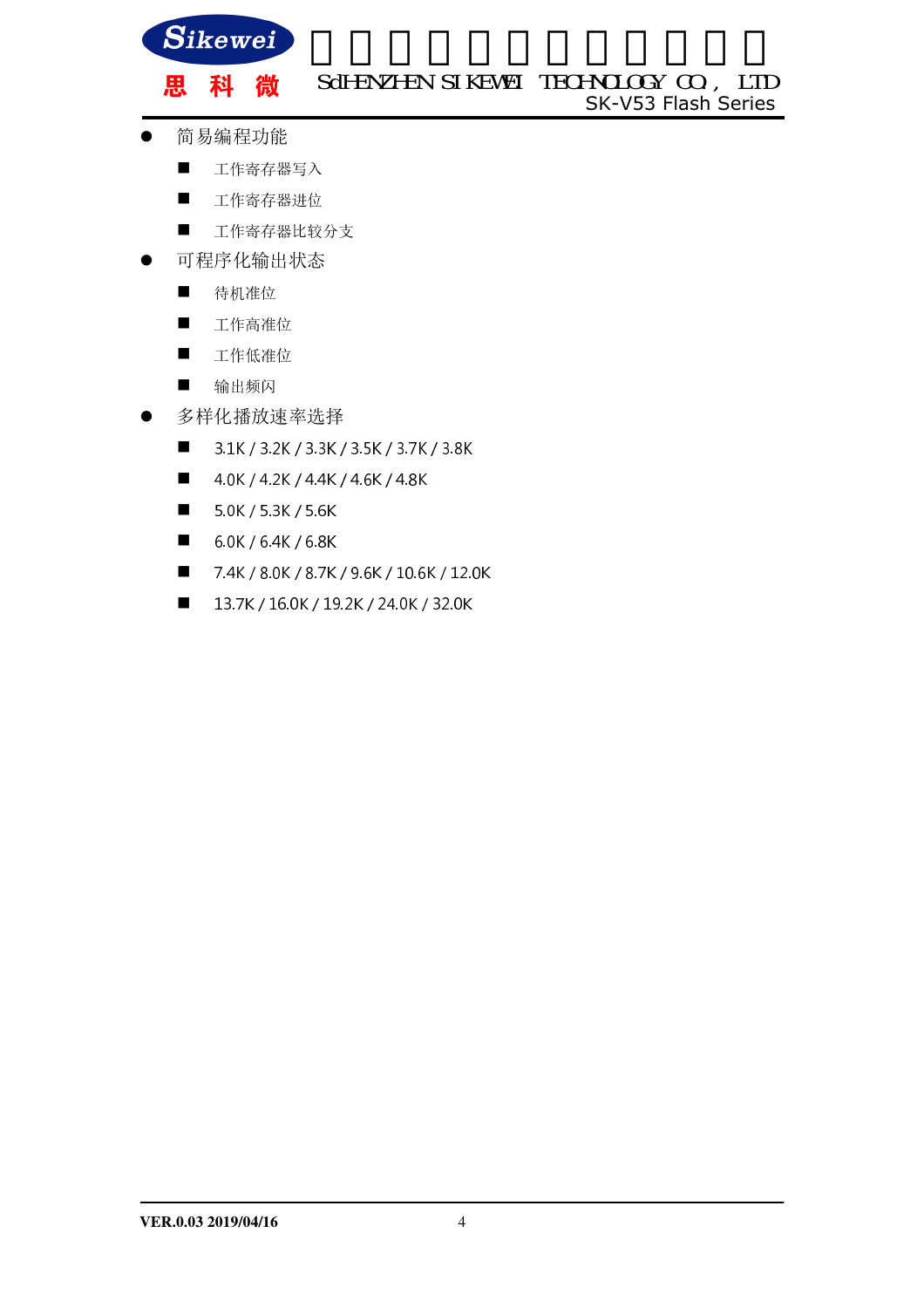

## Body overview 母体比较表

| Body / 母体 | Duration/预估秒数  | IO counts / 接口数 |
|-----------|----------------|-----------------|
| V53F040   | 40" @6K/4bits  | 4/8             |
| V53F080   | 80" @6K/4bits  | 4/8             |
| V53F170   | 170" @6K/4bits | 4/8             |
| V53F340   | 340" @6K/4bits | 4/8             |
| V53F680   | 680" @6K/4bits | 4/8             |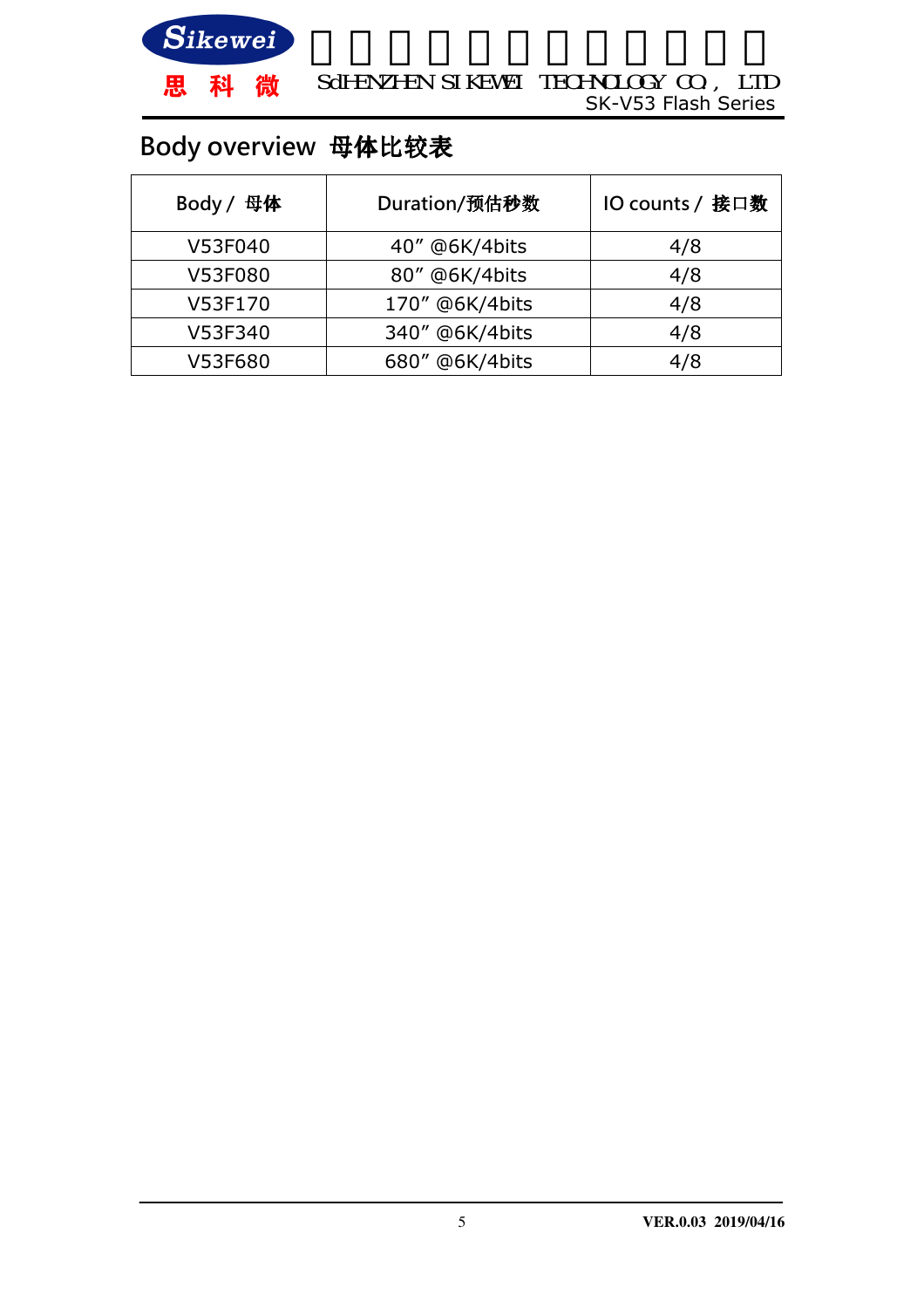

#### 封装脚位图

## **V53000SB1 (SOP16)**



#### 脚位说明

| Pin              | <b>Write</b>     | <b>MCU</b>       |                                      |  |
|------------------|------------------|------------------|--------------------------------------|--|
| <b>Name</b>      | pin              | <b>Mode</b>      | <b>Description</b>                   |  |
| <b>VDD</b>       | <b>VDD</b>       | <b>VDD</b>       | 电源供应脚                                |  |
| <b>VDDL</b>      |                  | <b>VDDL</b>      | LDO 输出供应脚                            |  |
| <b>VDDS</b>      |                  | <b>VDDS</b>      | 外接闪存(SPI Flash)电源                    |  |
| <b>VSS</b>       | <b>VSS</b>       | <b>VSS</b>       | 接地脚                                  |  |
| PWM1             | <b>SCK</b>       | PWM1             | PWM 脚                                |  |
| PWM <sub>2</sub> | PWM <sub>2</sub> | PWM <sub>2</sub> | PWM 脚/DAO 输出脚                        |  |
| TG1              | <b>MOSI</b>      | DI               | TG1 / SPI DI pin                     |  |
| TG <sub>2</sub>  |                  | <b>SCK</b>       | TG2 / Low active RESET / SPI SCK pin |  |
| TG3              | <b>MISO</b>      | DO               | TG3 / SPI DO pin                     |  |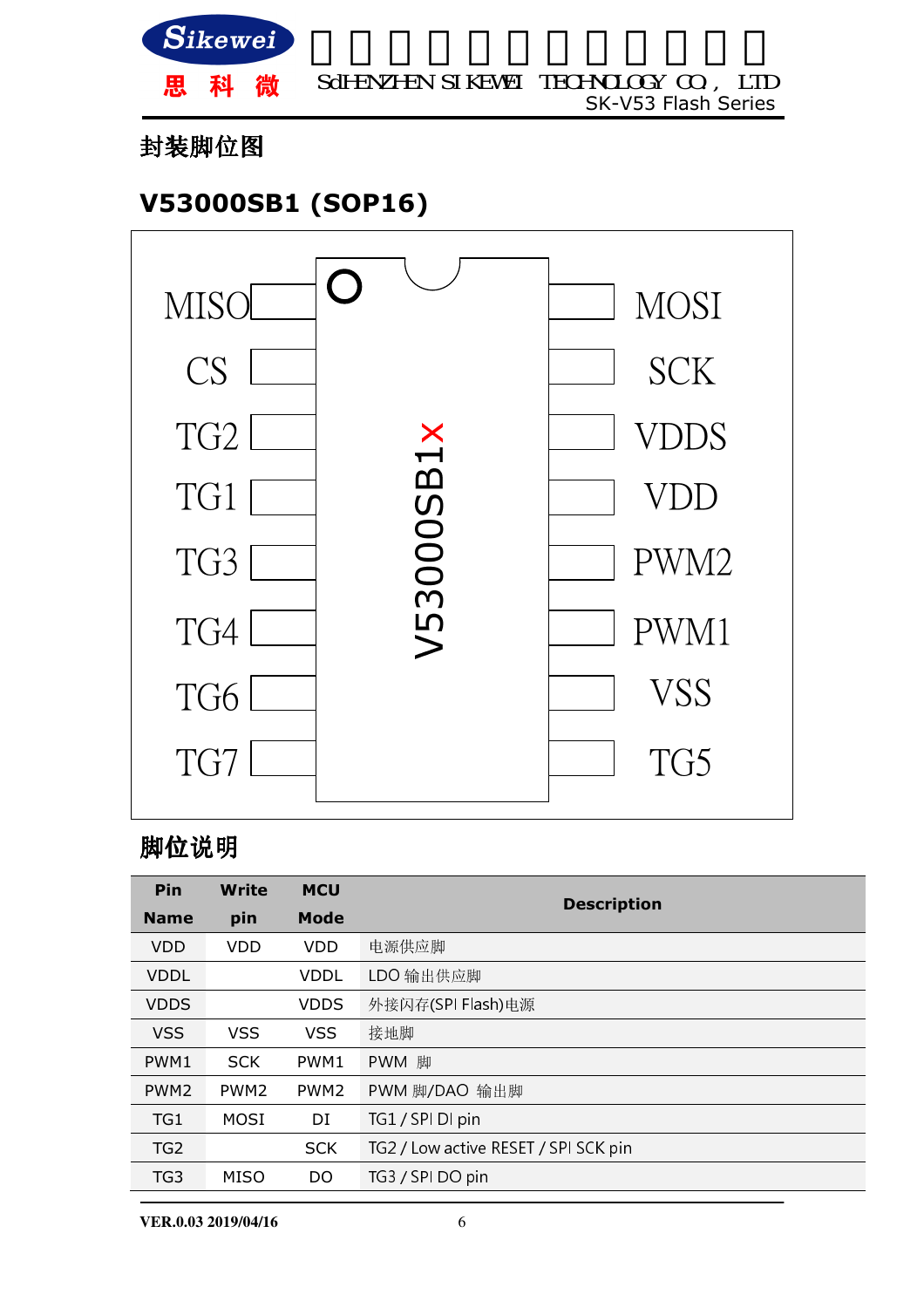

#### SK-V53 Flash Series SdHENZHEN SIKEWEI TECHNOLOGY CO., LTD

| TG4             | CS <sub>b</sub>                                  | CS <sub>b</sub> | TG4 / CSb |
|-----------------|--------------------------------------------------|-----------------|-----------|
| TG5             |                                                  |                 | TG5       |
| TG <sub>6</sub> |                                                  |                 | TG6       |
| TG7             |                                                  | ۰               | TG7       |
| TG8             |                                                  | -               | TG8       |
| MOSI            | External Elash SPI Interface – MOSI<br>MOSI      |                 |           |
| MISO            | External Flash SPI Interface - MISO<br>MISO      |                 |           |
| CS              | External Flash SPI Interface - CS<br>CS          |                 |           |
| <b>SCK</b>      | External Flash SPI Interface - SCK<br><b>SCK</b> |                 |           |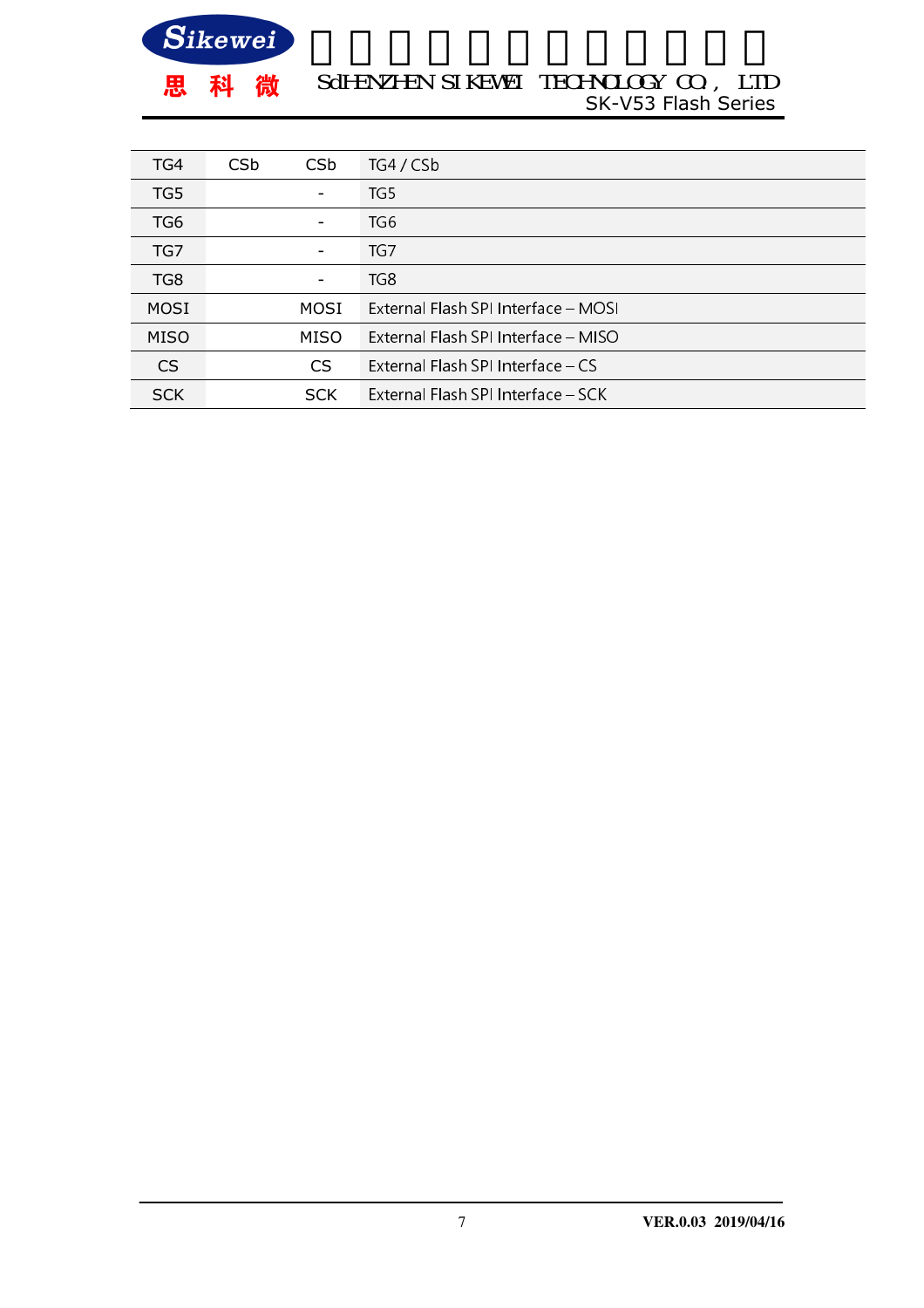

#### 封装脚位图

## **V53F040SA/080SA/170SA/340SA (SOP8)**



### **V53FXXXSB(SOP16)**

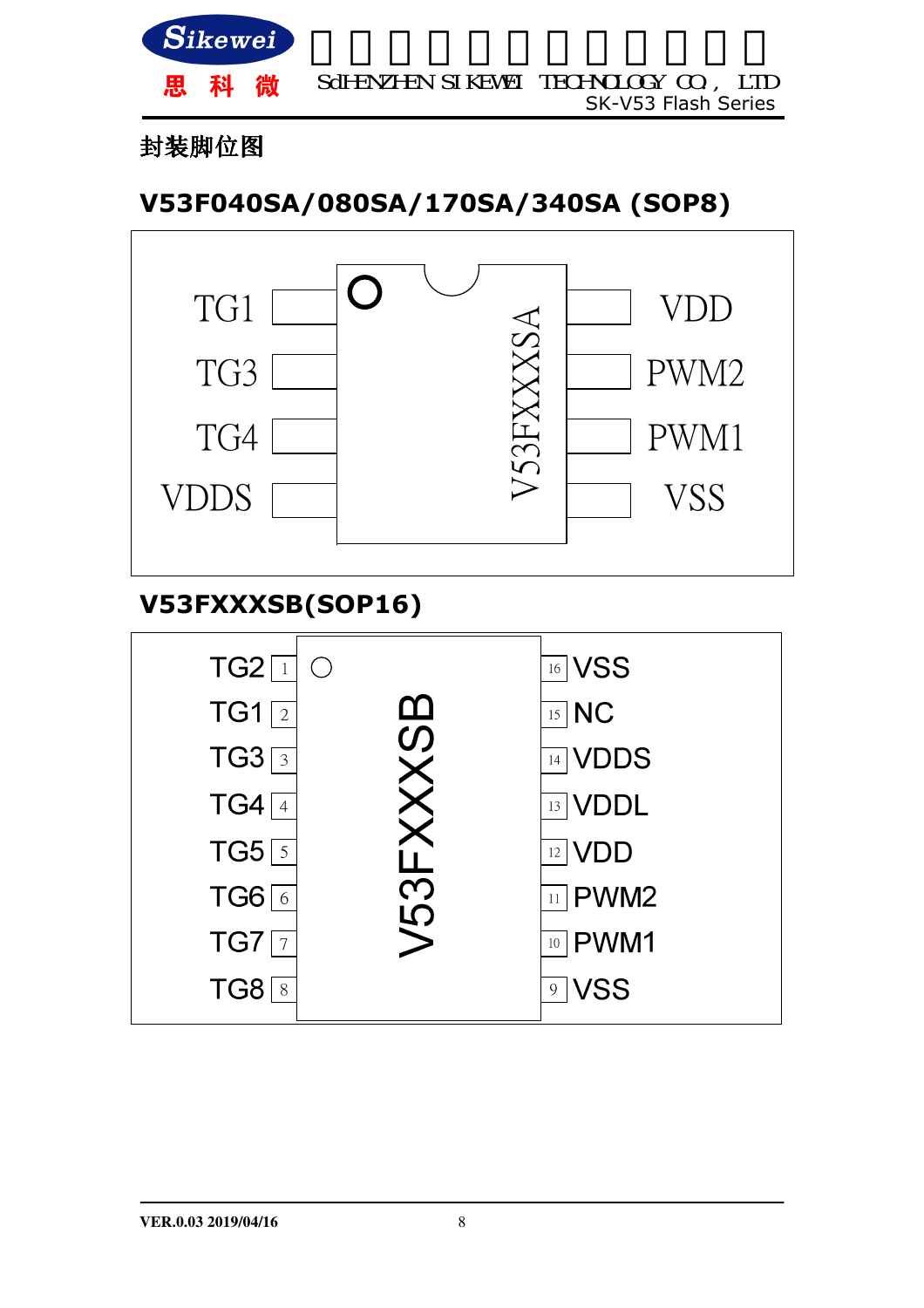

SK-V53 Flash Series SdHENZHEN SIKEWEI TECHNOLOGY CO., LTD

### 脚位说明

| Pin              | Write                                 | <b>MCU</b>             |                                      |  |
|------------------|---------------------------------------|------------------------|--------------------------------------|--|
| <b>Name</b>      | pin                                   | <b>Mode</b>            | <b>Description</b>                   |  |
| <b>VDD</b>       | <b>VDD</b>                            | <b>VDD</b>             | 电源供应脚                                |  |
| <b>VDDL</b>      |                                       | <b>VDDL</b>            | LDO 输出供应脚                            |  |
| <b>VDDS</b>      |                                       | <b>VDDS</b>            | 外接闪存(SPI Flash)电源                    |  |
| <b>VSS</b>       | <b>VSS</b>                            | <b>VSS</b>             | 接地脚                                  |  |
| PWM1             | PWM 脚<br><b>SCK</b><br>PWM1           |                        |                                      |  |
| PWM <sub>2</sub> | PWM <sub>2</sub>                      | PWM <sub>2</sub>       | PWM 脚/DAO 输出脚                        |  |
| TG1              | <b>MOSI</b>                           | DI<br>TG1 / SPI DI pin |                                      |  |
| TG <sub>2</sub>  |                                       | <b>SCK</b>             | TG2 / Low active RESET / SPI SCK pin |  |
| TG3              | TG3 / SPI DO pin<br><b>MISO</b><br>DO |                        |                                      |  |
| TG4              | TG4 / C5b<br><b>CSb</b><br><b>CSb</b> |                        |                                      |  |
| TG5              | $\qquad \qquad -$                     |                        | TG5                                  |  |
| TG <sub>6</sub>  | TG <sub>6</sub>                       |                        |                                      |  |
| TG7              | TG7<br>-                              |                        |                                      |  |
| TG8              |                                       | TG8                    |                                      |  |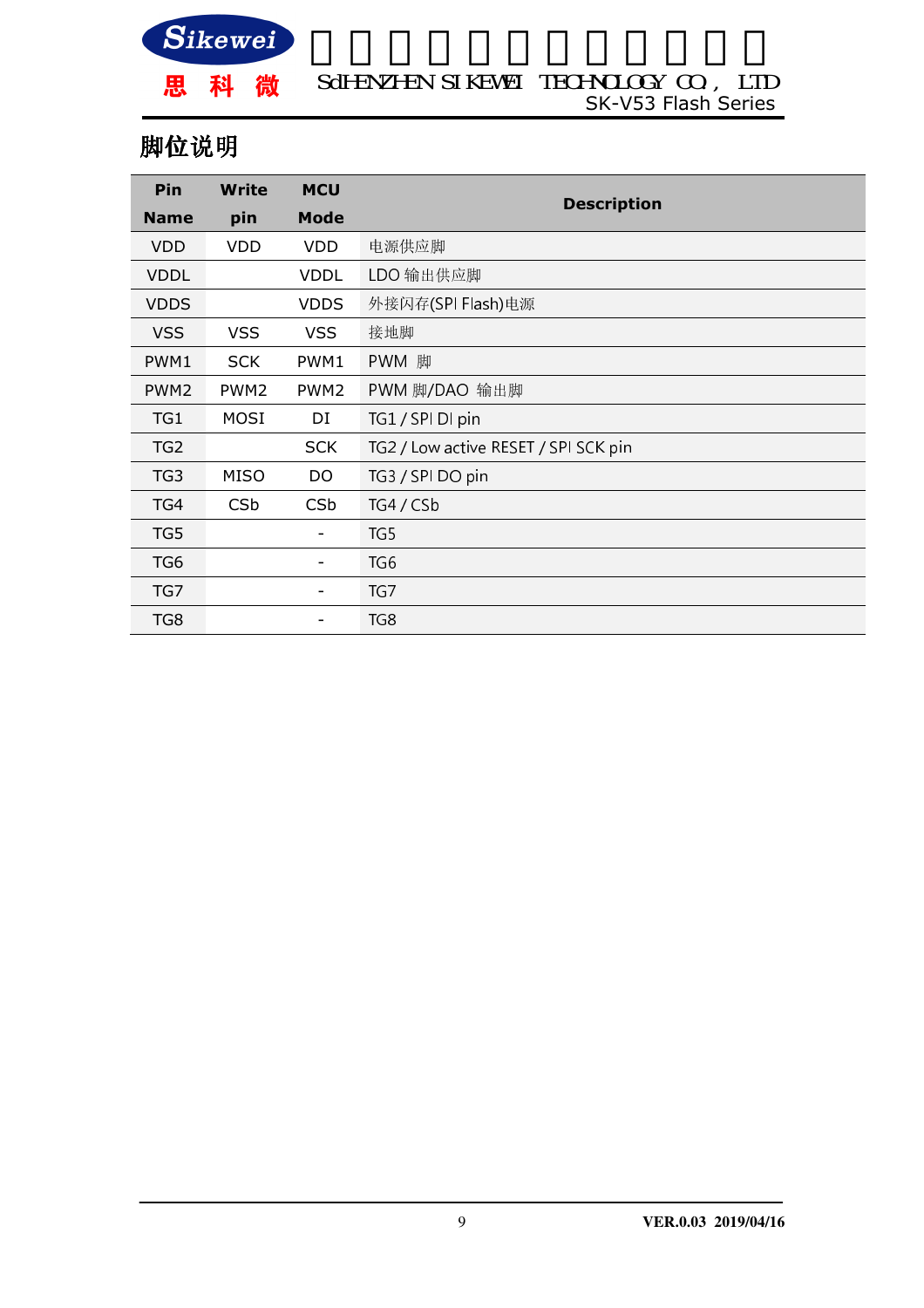

## 应用线路图

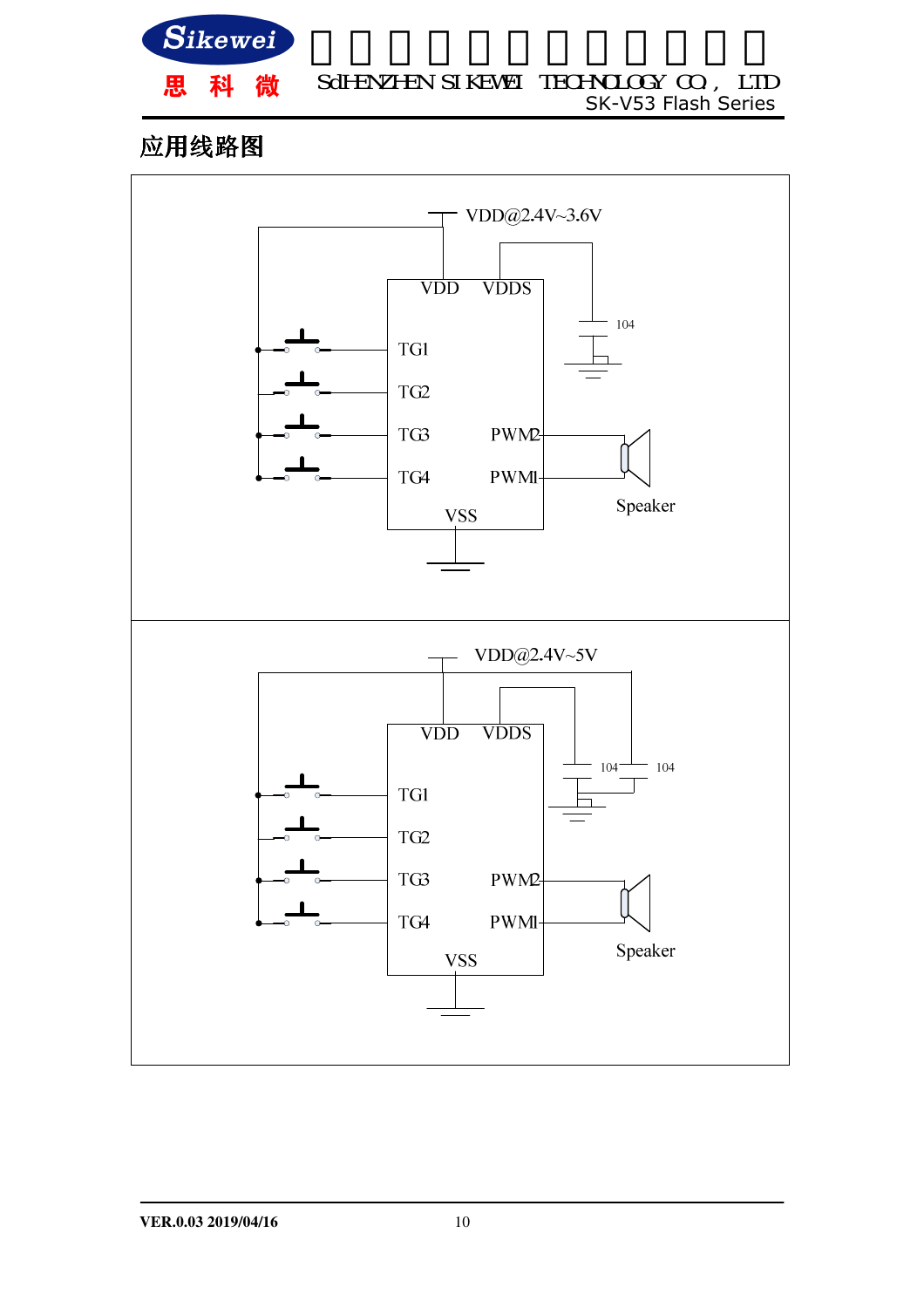

## **Writer board slot location**

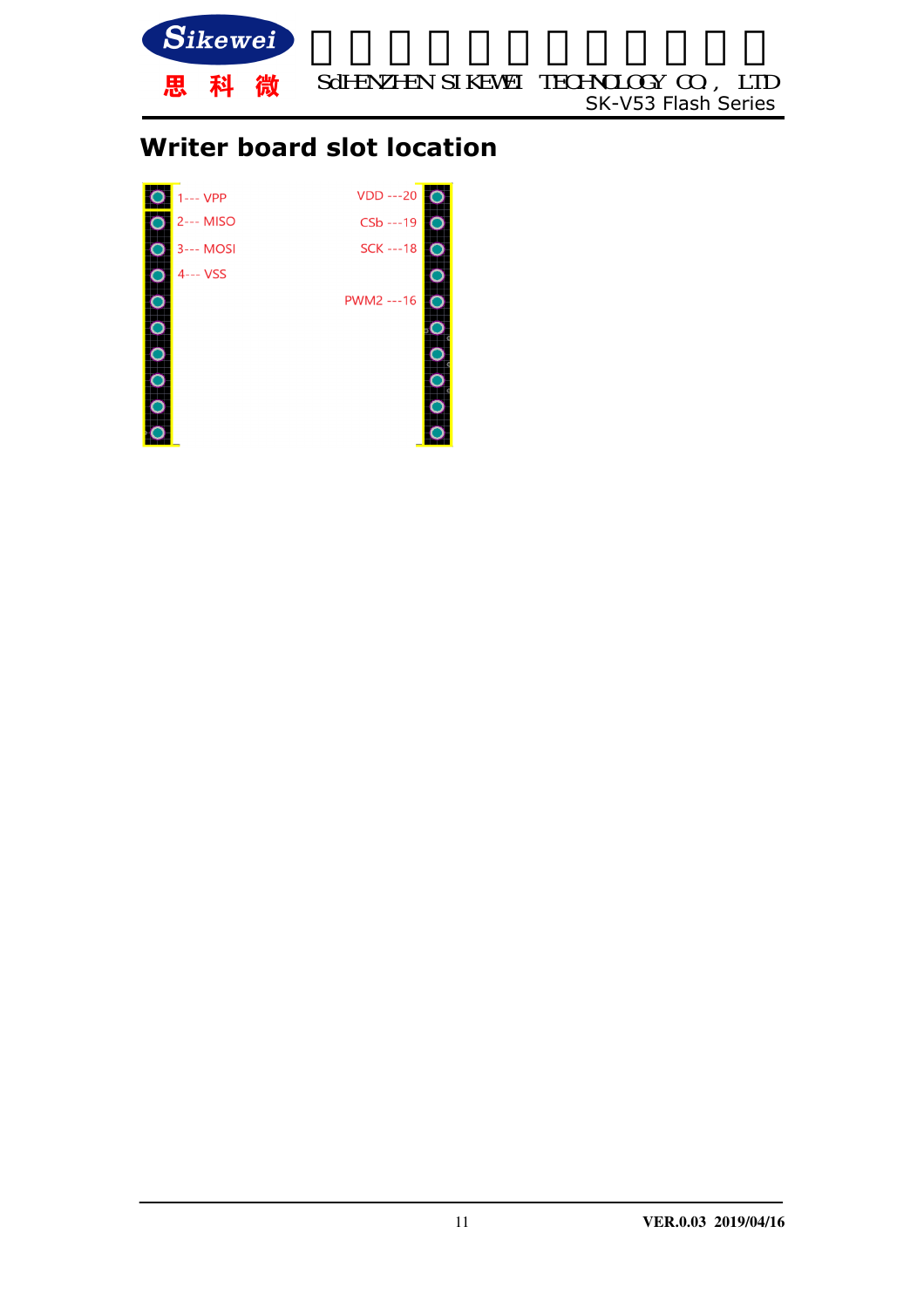

## **Trigger Timing**

- (a) Trigger Pulse Width < Group Length
	- Option Setting = Edge / Unhold



- 
- (c) Trigger Pulse Width < Group Length





(b) Trigger Pulse Width < Group Length

Option Setting =Edge / Hold



(d) Trigger Pulse Width < Group Length



(e) Trigger Pulse Width > Group Length



(f) Trigger Pulse Width >Group Length



- (g) Trigger Pulse Width > Group Length
- (h) Trigger Pulse Width > Group Length

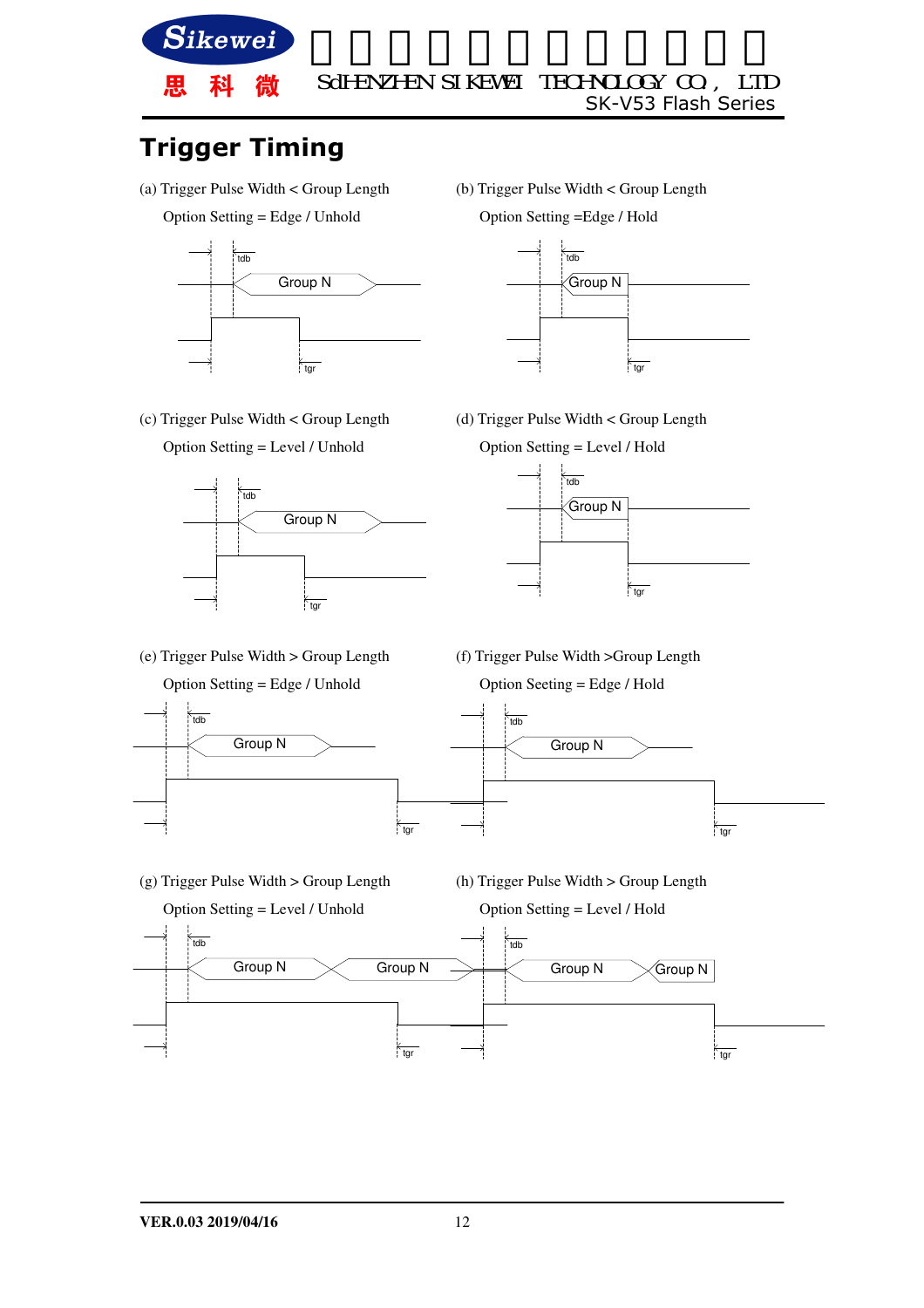

(i) Option Setting = Retrigger (j) Option Setting = Irretrigger



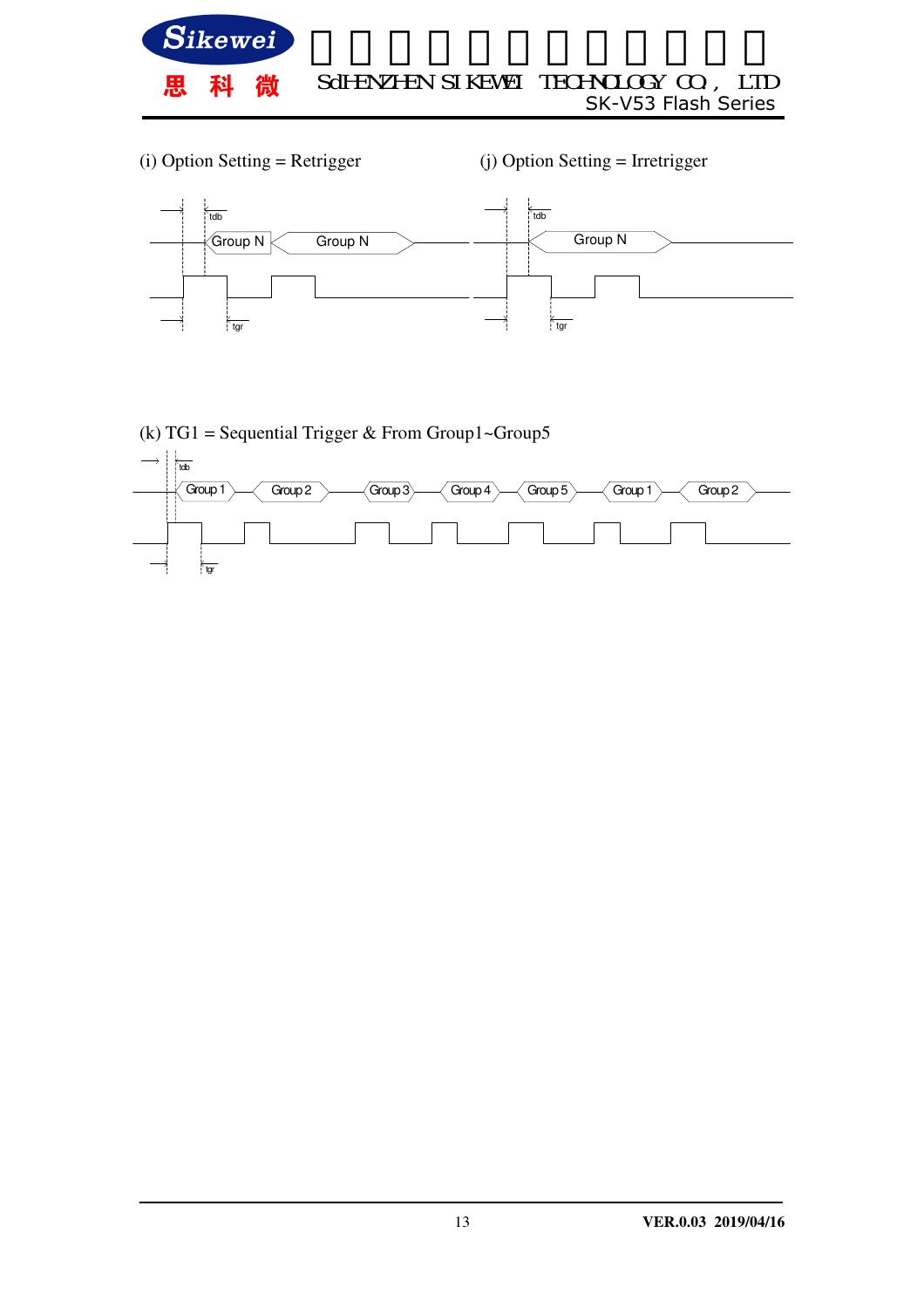

## **Trigger Voice Combination Example**

| <b>Voice File</b> | <b>Description</b> |
|-------------------|--------------------|
| Voice File A      | Hello $(1.5")$     |
| Voice File B      | Good Morning (3")  |
| Voice File C      | John $(1")$        |
| Voice File D      | Tom $(1")$         |
| Voice File E      | Mary $(1.5")$      |
|                   |                    |
|                   |                    |

 $Group1 = Step1 + Step2$ 

Group  $2 =$  Step 3 + Step 4 + Step 5

Group  $3 =$  Step  $6 +$  Step  $7$ 

Group1 = Hello John Group 2= Hello Tom Good Morning

Group  $3 =$  Good Morning Mary

Step1 = Voice File A Step  $2 = \text{Voice File C}$ Step  $3$  = Voice File A Step 4 = Voice File D Step 5 = Voice File B Step  $6 = \text{Voice File B}$ Step  $7 = \text{Voice File}$  E

Total use 3 Group , 7 Steps Voice duration= Hello + Good Morning + John + Tom + Mary  $= 1.5" + 3" + 1" + 1" + 1.5"$  $= 8"$ 

Total duration =  $8''(40" - 8" = 32"$  space are free, can add more Voice File, If body=V53040 )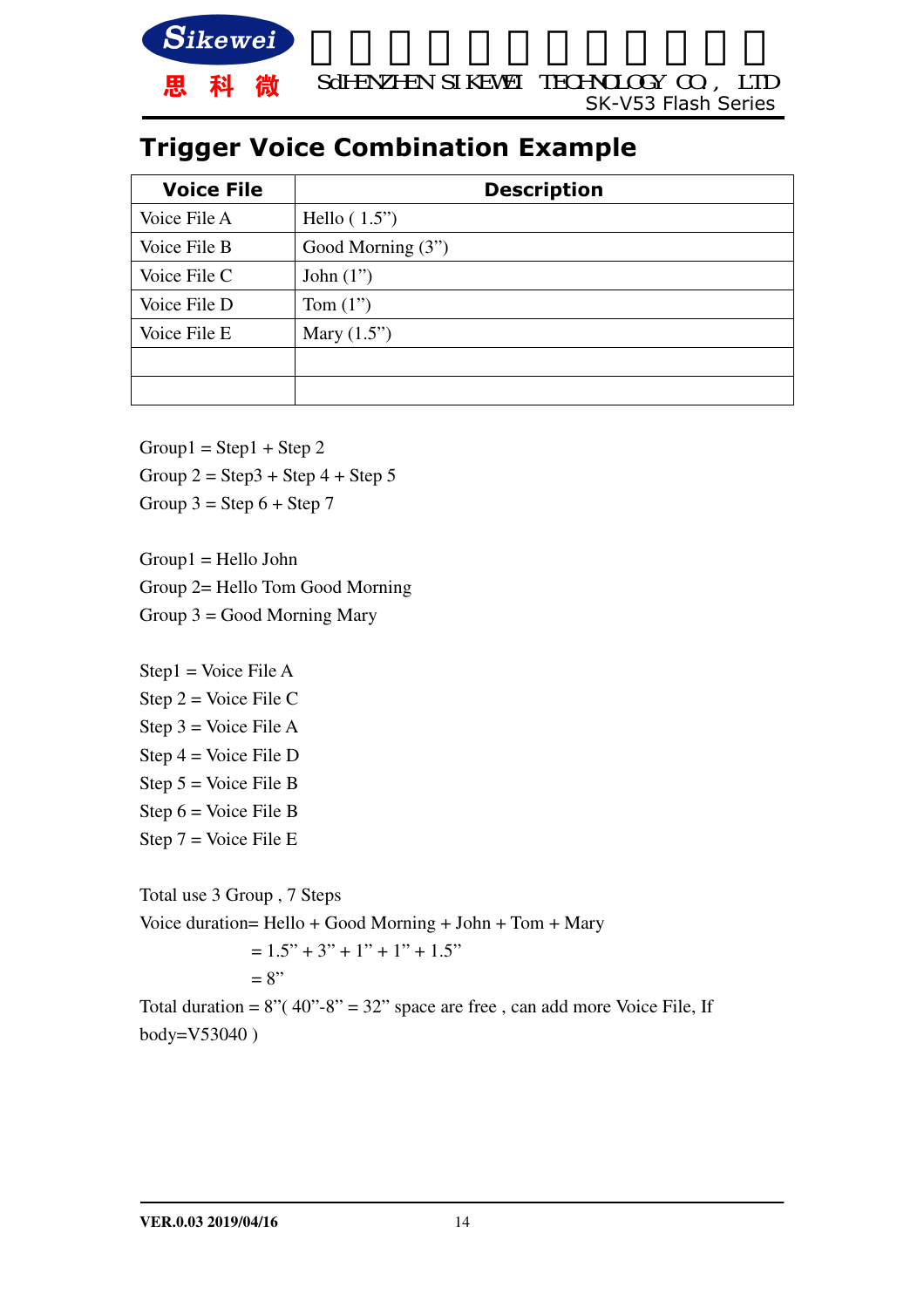

## **Serial Mode Timing**

**TG1=Edge/Unhold/Retriger TG2=Reset PIN**  ※**Tool**:**Controller Trigger** 

#### **PWM**



# **DC Characteristics**

| Symbol                 | Parameter                | Condition        | Min | Typ | Max | Unit |
|------------------------|--------------------------|------------------|-----|-----|-----|------|
| <b>V</b> <sub>OP</sub> | Operating Voltage        |                  | 2.0 |     | 5.0 | V    |
| $I_{sb}$               | Standby current          | LDO On           |     |     |     | Ua   |
|                        |                          | LDO OFF          |     |     |     | uA   |
| $I_{OP}$               | <b>Operating Current</b> | VDD=3V / No Load |     |     |     | uA   |
| $\rm{IoD}$             | Output drive Current     |                  |     |     |     | mA   |
| <b>I</b> os            | Output sink Current      |                  |     |     |     | mA   |
| <b>I</b> ODPWM         | PWM output drive Current |                  |     |     |     | mA   |
| <b>I</b> OSPWM         | PWM output sink Current  |                  |     |     |     | mA   |